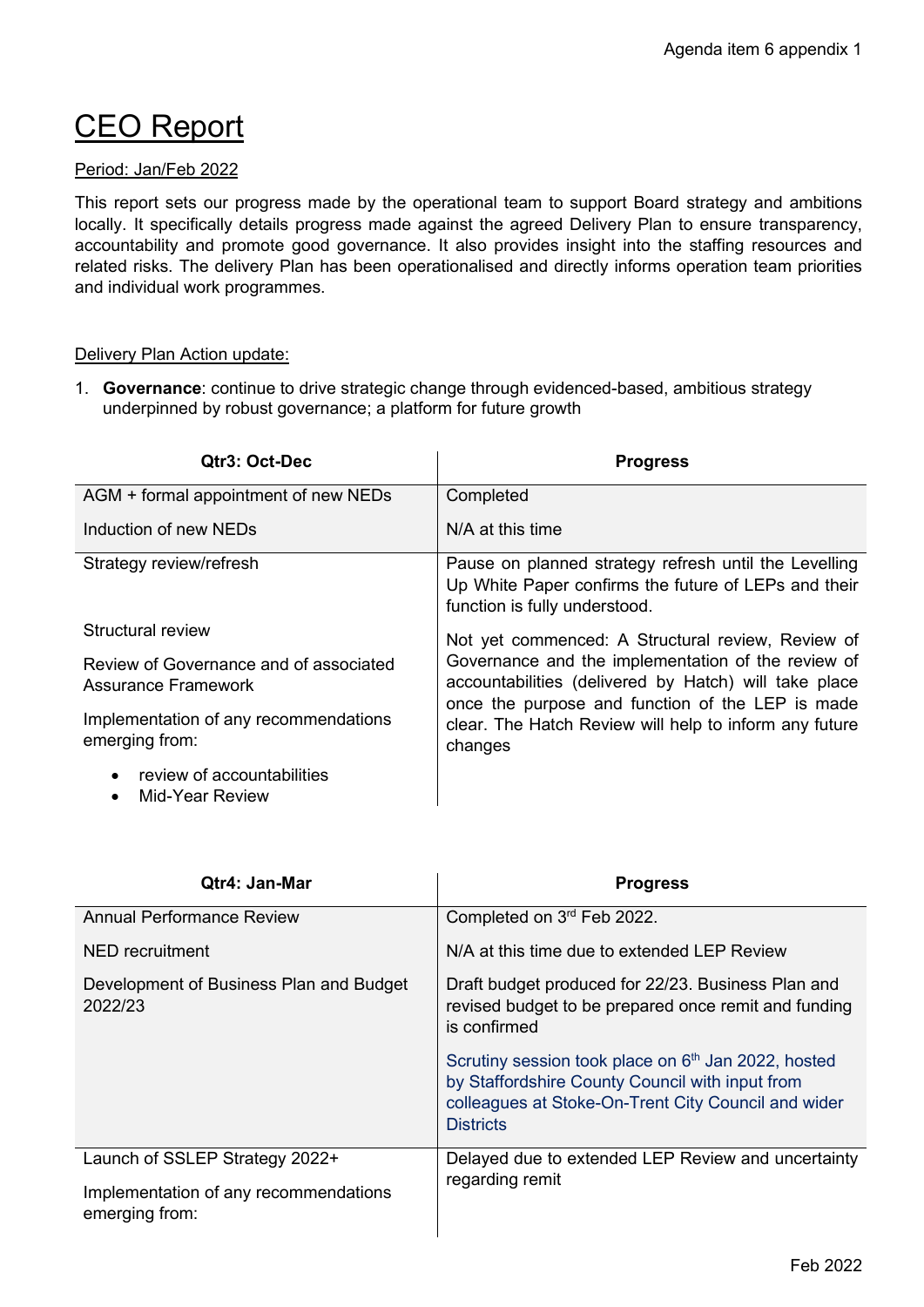| Review of Governance and of<br>associated Assurance Framework<br>/any newly released guidance<br>review of Sub-groups<br>structural review |                                                                                                                                                                                                                                       |
|--------------------------------------------------------------------------------------------------------------------------------------------|---------------------------------------------------------------------------------------------------------------------------------------------------------------------------------------------------------------------------------------|
| Review/conclusion of T&F (Strategic Change)                                                                                                | To be reconvened to determine strategic positioning<br>and structures post-Review                                                                                                                                                     |
| Development of Marketing Strategy and<br>Stakeholder Engagement Plan                                                                       | Marketing support resources have changed. Proposal<br>to appoint 12m FT mar/comms to ensure continuity of<br>communications during transitional period. Marketing<br>Strategy to align with Business Plan ambitions and<br>objectives |

2. **Operations**: continue to progress local projects and initiatives, demonstrating high-impact delivery of capital schemes and test-bed projects, whilst developing granular-level insight to support policy and investment decisions.

| Qtr3: Oct-Dec                                                                                     | <b>Progress</b>                                                                                                                                                                                                                                              |
|---------------------------------------------------------------------------------------------------|--------------------------------------------------------------------------------------------------------------------------------------------------------------------------------------------------------------------------------------------------------------|
| Programme Management/M&E of grant<br>programmes incl LGF / GBF / GPF / EZ's /<br>ESIF / City Deal | Sharon continues to proactively project manage the<br>significant LGF and GBF programmes and liaises<br>regularly with individual programme managers leading<br>on GPF, EZ, ESIF, City Deal etc, to ensure that regular<br>reporting into Exec Board occurs. |
|                                                                                                   | Our aim is to work with the collective programme<br>management 'team' to ensure consistency of reporting<br>across the investment portfolio                                                                                                                  |
| Recruitment of Growth Hub lead                                                                    | Not actioned at this time. NB current Manager able to<br>extend support until May 2022 only.                                                                                                                                                                 |
| SITREP modelling/testing Incl. new economic<br>briefing notes developed for local leaders         | Test-bed surveys commenced 08/12/21. T&F group<br>updated, learnings incorporated into revised survey<br>and rollout commenced Jan 22                                                                                                                        |
| <b>Business Support Review Commission</b>                                                         | To action once Head of Growth Hub in post, as a key<br>opportunity for them to engage and learn about the<br>local landscape delivery partners                                                                                                               |

| Qtr4: Jan-Mar                                                                                     | <b>Progress</b>                                                                                                                                                                                                                                              |
|---------------------------------------------------------------------------------------------------|--------------------------------------------------------------------------------------------------------------------------------------------------------------------------------------------------------------------------------------------------------------|
| Programme Management/M&E of grant<br>programmes incl LGF / GBF / GPF / EZ's /<br>ESIF / City Deal | Sharon continues to proactively project manage the<br>significant LGF and GBF programmes and liaises<br>regularly with individual programme managers leading<br>on GPF, EZ, ESIF, City Deal etc, to ensure that regular<br>reporting into Exec Board occurs. |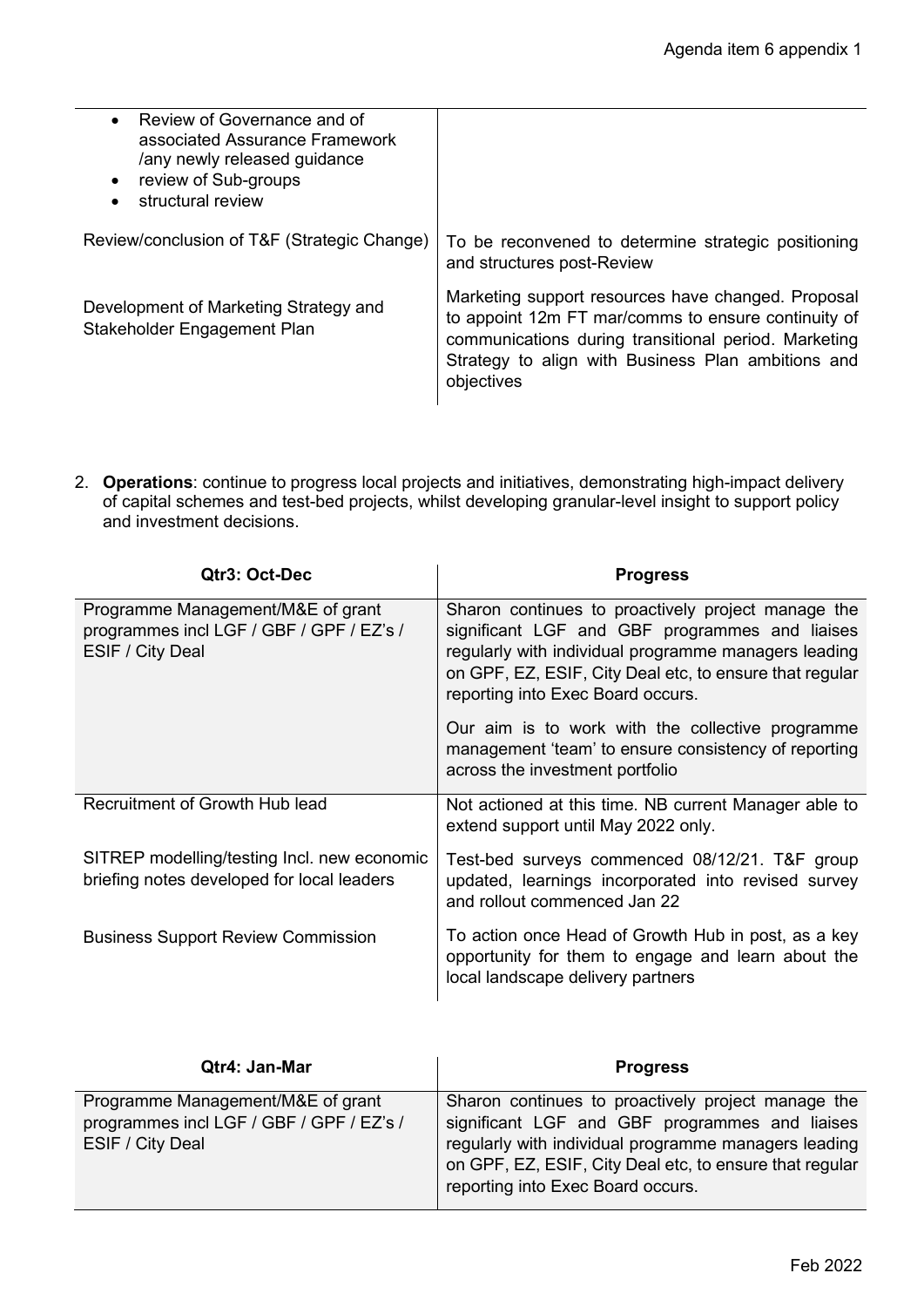|                                                  | Our aim is to work with the collective programme<br>management 'team' to ensure consistency of reporting<br>across the investment portfolio    |
|--------------------------------------------------|------------------------------------------------------------------------------------------------------------------------------------------------|
| Appointment and onboarding of Growth Hub<br>Lead | Delayed due to ongoing LEP Review and unclear policy<br>position regarding Growth Hub futures                                                  |
| SITREP mainstreamed with review cycle            | To be reviewed once surveys are completed and draft<br><b>SITREP</b> circulated                                                                |
| <b>Business Support Review</b>                   | To action once Head of Growth Hub in post, as a key<br>opportunity for them to engage and learn about the<br>local landscape delivery partners |

3. **Stakeholder engagement**: building mutually-beneficial relationships at a local/regional/national level whilst amplifying the voice of business and the brand of our place.

| Qtr3: Oct-Dec                                                                                                                 | <b>Progress</b>                                                                                                                                                                                                                                                                                                                                                                                                                                                                                                                                     |
|-------------------------------------------------------------------------------------------------------------------------------|-----------------------------------------------------------------------------------------------------------------------------------------------------------------------------------------------------------------------------------------------------------------------------------------------------------------------------------------------------------------------------------------------------------------------------------------------------------------------------------------------------------------------------------------------------|
| Monthly 121 with all LA Leaders/CEOS                                                                                          | 121s taking place on a regular basis improving<br>communication and collaboration between ourselves<br>and local partners. This month's engagements<br>Economic<br>include:<br>growth<br>district<br>directors,<br>Staffordshire Moorlands DC, Lichfield DC and<br><b>Tamworth BC</b>                                                                                                                                                                                                                                                               |
| Covid response task force                                                                                                     | The Taskforce has continued to meet in a less formal<br>structure. To share information and ideas to support<br>recovery                                                                                                                                                                                                                                                                                                                                                                                                                            |
| Network of Networks event                                                                                                     | Meeting held Jan 22                                                                                                                                                                                                                                                                                                                                                                                                                                                                                                                                 |
| Strategic engagement with local initiatives<br>and working groups to accelerate growth                                        | Activity this month included engagement with:<br>Engagement with district Councils, participation in<br>SMDC peer review,, Growth Hub Steering Group,<br>Opportunities Taskforce, Countywide<br><b>SOT</b><br>Redundancy Task<br>Force, We<br>Are<br><b>Staffs</b><br>(Ambassadors event), Agri-Tech West Staffs partners<br>, Business Crime Partnership, Inward Investment<br>subgroup, Economic Growth District Directors<br>meeting, FHSF Tamworth, Town Deal Newcastle,<br>Bank of England Monetary briefing, Enterprise Zone<br>Board meeting |
| Championing the interests of SOT/Staffs<br>through strategic engagement with Midlands<br>Engine/LEP Network/Peers/ Government | Meetings held this month include: Ministerial meeting<br>pre:LUWP, MEIF, Midlands Energy Hub Board,<br>Midlands Engine Digital Conference, Stoke Levelling<br>Up event, Stoke H&W Board, Department for<br>International Trade, Midlands Connect, Midlands LEP<br>peers, Made Smarter, Stoke Business Club,<br>Business Support for Manufacturing Post ERDF,<br><b>Centre For Cities event</b>                                                                                                                                                      |